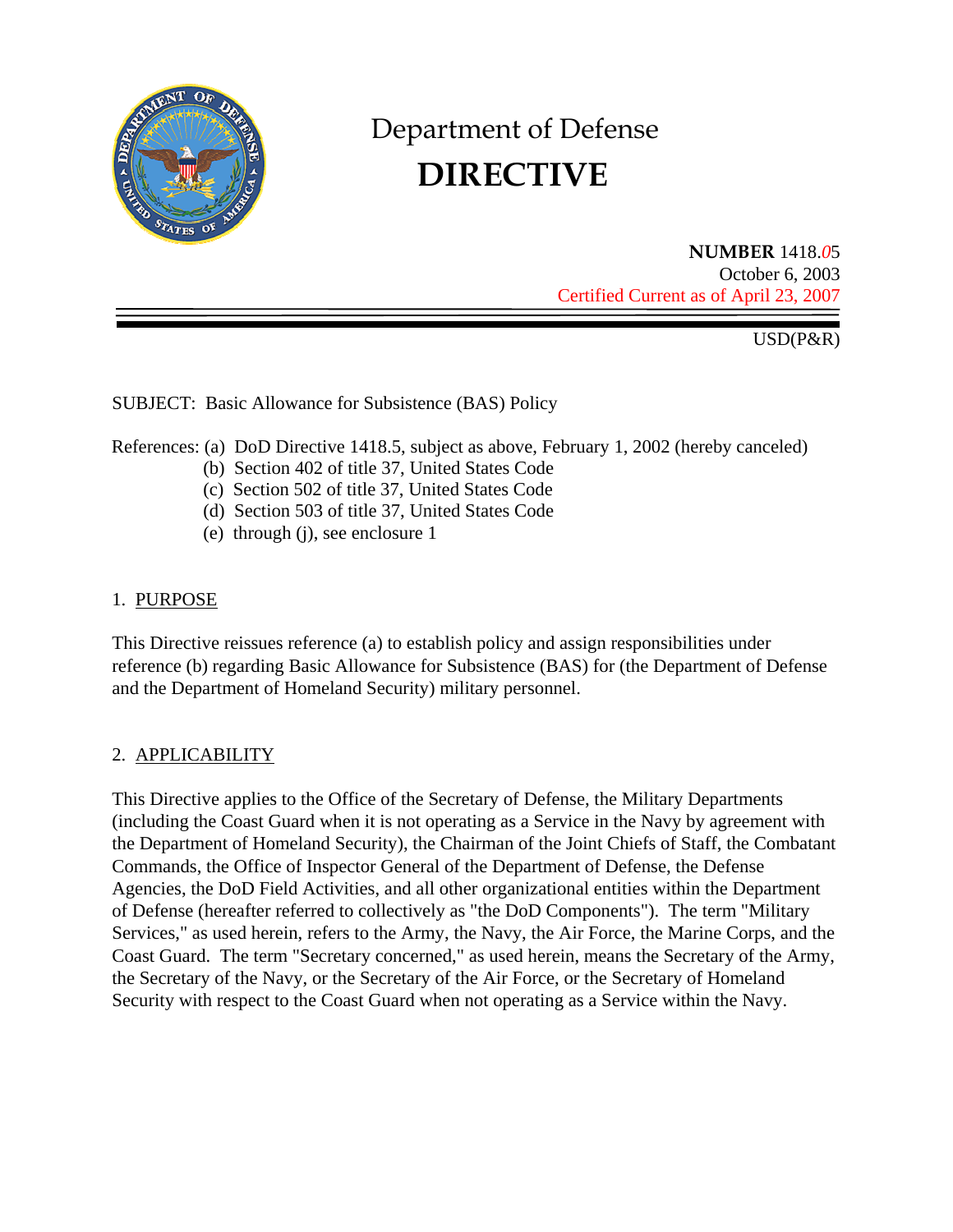# 3. DEFINITIONS

Terms used in this Directive are defined in enclosure 2.

## 4. POLICY

It is DoD policy that:

4.1. As directed by reference (b), all military members entitled to basic pay are also entitled to BAS except when they:

4.1.1. Undergo Basic Military Training (BMT), including initial officer training (Officer Candidate School, Officer Training School) and have no continuous prior enlisted service (active or Reserve).

4.1.2. Are in an excess leave status according to 37 U.S.C. 502(b) (reference (c)).

4.1.3. Are in an absent without leave status, unless the absence is excused as unavoidable according to 37 U.S.C. 503 (reference (d)).

4.1.4. Are on an approved educational leave of absence not exceeding 2 years according to 10 U.S.C. 708 (reference (e)).

4.1.5. Have no dependents and train for, attend, or participate in Pan American games, Olympic games, or other specifically authorized international amateur sport competitions and the sponsoring agency subsists them during that period according to 37 U.S.C. 420 (reference (f)).

4.1.6. Are serving a court-martial sentence that includes an approved (by the convening authority) forfeiture of pay and allowances according to 10 U.S.C. 857 (reference (g)).

4.2. All members shall pay for any meals the Government furnishes while they are also entitled to BAS. The individual member may pay for meals or, in certain circumstances, have the amount deducted from their pay account or reduced from their travel per diem. Regarding pay account collections:

4.2.1. Certain assignments may require collecting payment from the member's account for meals the U.S. Government furnishes (i.e., Essential Station Messing (ESM), Essential Unit Messing (EUM), field duty, sea duty, or group travel). In these situations, payment shall be collected at the discounted meal rate and collections shall be made whether the meals are eaten or not. During the first and last day of this type of assignment, the member's charge shall be 25 percent of the daily rate. However, where a member transitions from one mandatory collection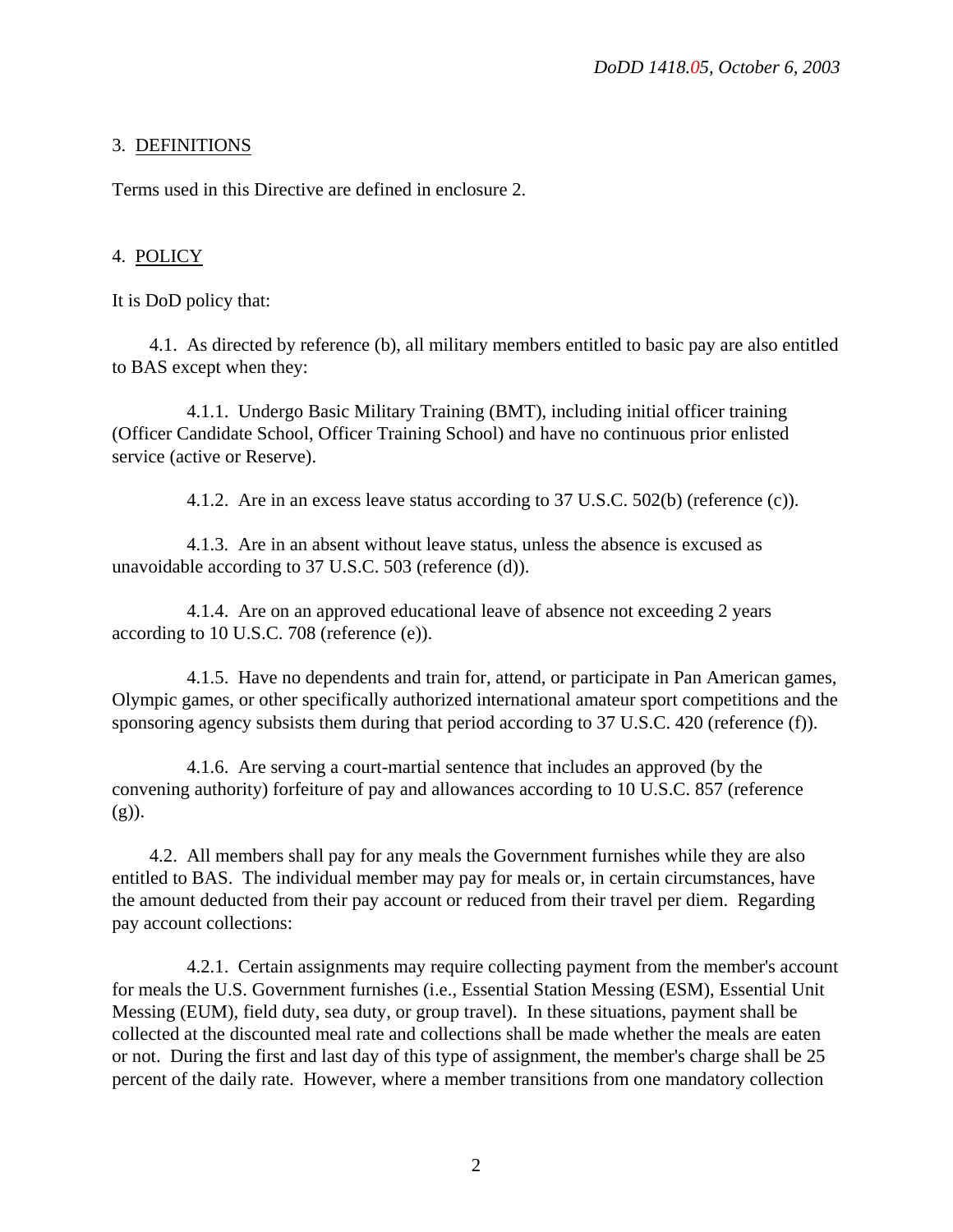status to another, i.e., when a member goes from an ESM status directly to field duty, the 25 percent charge for the first and last day of assignment shall not apply.

4.2.2. Pay account collections for meals shall not be made during any day of a member's official leave. Full collections shall be made on the days before and after the leave period. The 25 percent charge does not apply to the first and last day of leave.

4.3. Enlisted members:

4.3.1. Attending BMT shall not be entitled to BAS, but shall receive subsistence in kind at no charge.

4.3.2. Attending initial officer training (Officer Candidate School, Officer Training School) shall be entitled to BAS and may also be assigned to ESM/EUM.

4.3.3. Permanently assigned to live in single Government quarters ashore and in grades E1 through E6 shall be entitled to BAS and may also be assigned to ESM. Enlisted members assigned to ESM shall be charged for all meals the U.S. Government makes available. Charges (at the discount meal rate) shall be directly deducted from the member's pay account. If assigned duties or dining facility exigencies prevent the Government from providing meals, charges shall be adjusted for affected meals. Members assigned to ESM shall not have meal charges deducted from pay when on leave, on permanent change of station (PCS) status, in the hospital, or on temporary duty (TAD/TDY) other than TAD/TDY to sea duty, field duty, EUM, or group travel.

4.3.3.1. ESM shall be applied uniformly for all enlisted members permanently assigned to single Government quarters at the same installation, station, base or ship. Exceptions may be made only when assigned duties cause an individual to miss more than 20 percent of their meals the Government furnishes on a monthly basis.

4.3.3.2. The Military Services shall establish Service-wide written criteria, according to this Directive, for installation, base, or station commanders responsible for single Government quarters and messing to use in setting the rules for implementing ESM at the local level.

4.3.3.3. The JTF Commander or Commander of the Combatant Command shall determine whether to authorize ESM/EUM when members of one or more of the Military Services perform a duty in a joint-task force (JTF) environment. Such determinations are binding on all DoD and Coast Guard personnel operating under these circumstances.

4.3.3.4. The installation commander shall determine whether to authorize ESM when members of more than one of the Military Services perform duty at a particular installation. Such determinations are binding on all DoD and Coast Guard personnel performing duty at that installation. Where installations are in close geographic proximity (as defined in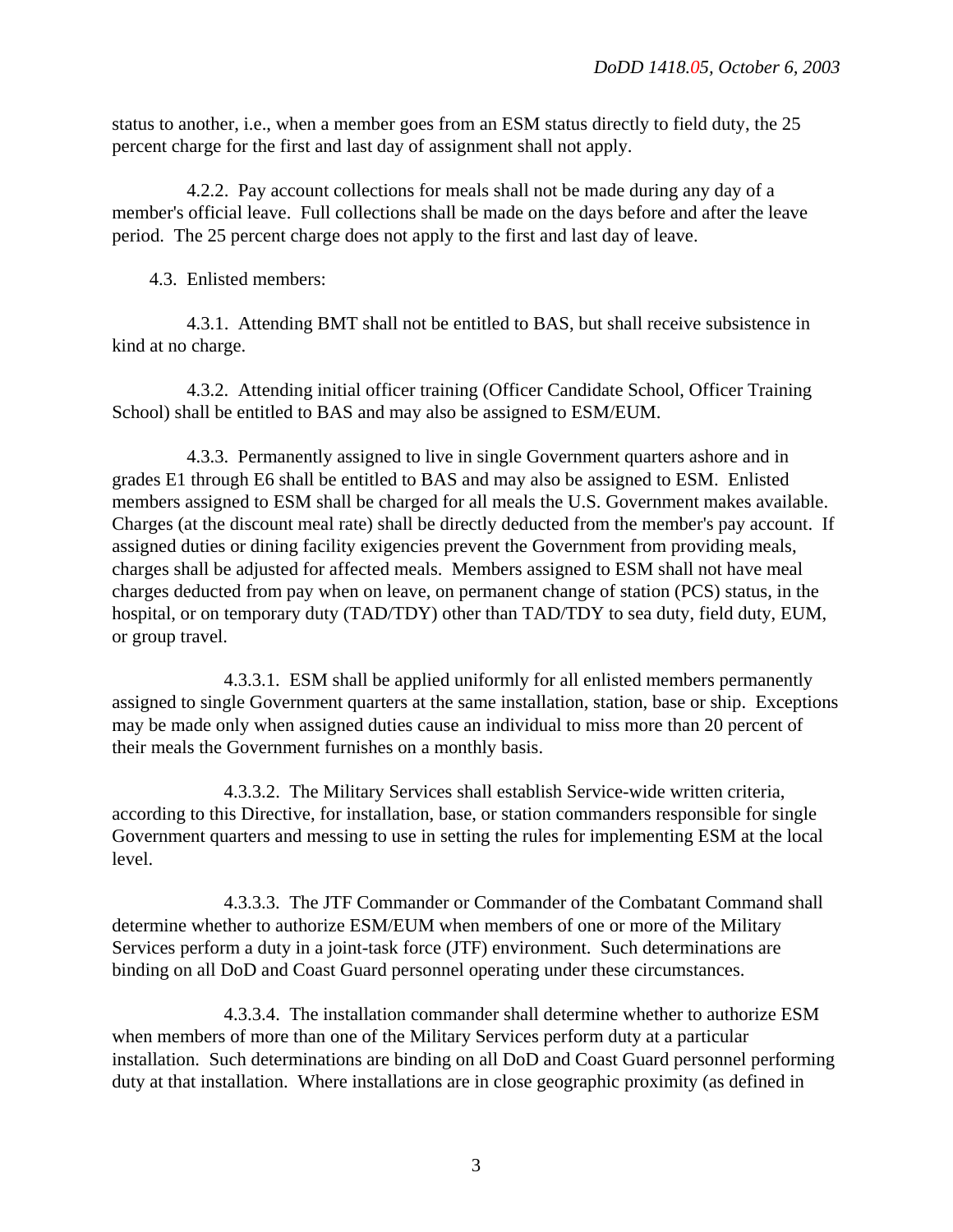enclosure 2) to one another, the installation commanders shall confer to ensure uniform determinations on the authorization of BAS.

4.3.4. Performing field duty, in an EUM status, group travel, or attending Accession Pipeline Military Training (APMT) while assigned to single Government quarters, are entitled to BAS, and may be charged for all Government-furnished meals made available. Charges (at the discount meal rate) may be directly deducted from the member's pay account. If assigned duties or dining facility exigencies prevent the Government from providing meals, charges shall be adjusted for affected meals. Members assigned to field duty, in an EUM status, group travel, or attending APMT shall not have meal charges deducted from pay when on leave or otherwise released from that duty (provided they are not otherwise subject to charges for meals).

4.3.5. Performing duty in grades E7 through E9 at an ashore installation (not field duty, EUM, group travel or attending APMT) are exempt from ESM. The Secretaries concerned may exempt other grade levels at their discretion.

4.3.6. Performing duty at an ashore installation (not field duty or EUM, group travel or attending APMT) and not assigned to ESM are entitled to BAS and may use the Appropriated Fund (APF) dining facility on a Pay As You Go basis at the standard meal rate.

4.3.7. Permanently assigned to single Government quarters, which do not have adequate food storage or preparation facilities (defined in enclosure 2), and who have no Government messing facility (including Government-furnished meals) serving those quarters may be paid twice the monthly BAS rate.

4.3.7.1. The Secretaries concerned may pay twice the BAS rate to members as specified under subparagraph 4.3.7. Each Service shall establish Service-wide written criteria, according to this Directive, to implement a BAS rate at twice the normal monthly amount.

4.3.7.2. Payment of BAS at twice the monthly rate shall be applied uniformly for all enlisted members permanently assigned to single Government quarters under similar circumstances at the same installation. When members of more than one of the Military Services are assigned to the same installation, the Secretaries concerned shall confer to ensure uniform determinations on the authorized BAS rate.

4.3.7.3. BAS at twice the normal rate is not authorized when a Government messing facility is temporarily closed for less than 14 days or when a member is on leave, assigned temporary duty (TAD/TDY), or in the hospital.

4.4. Officers are entitled to BAS:

4.4.1. Except as provided in paragraph 4.1., above.

4.4.2. When performing field duty, sea duty, group travel, or in an EUM status and may be charged for all Government-furnished meals made available. Charges (at the discount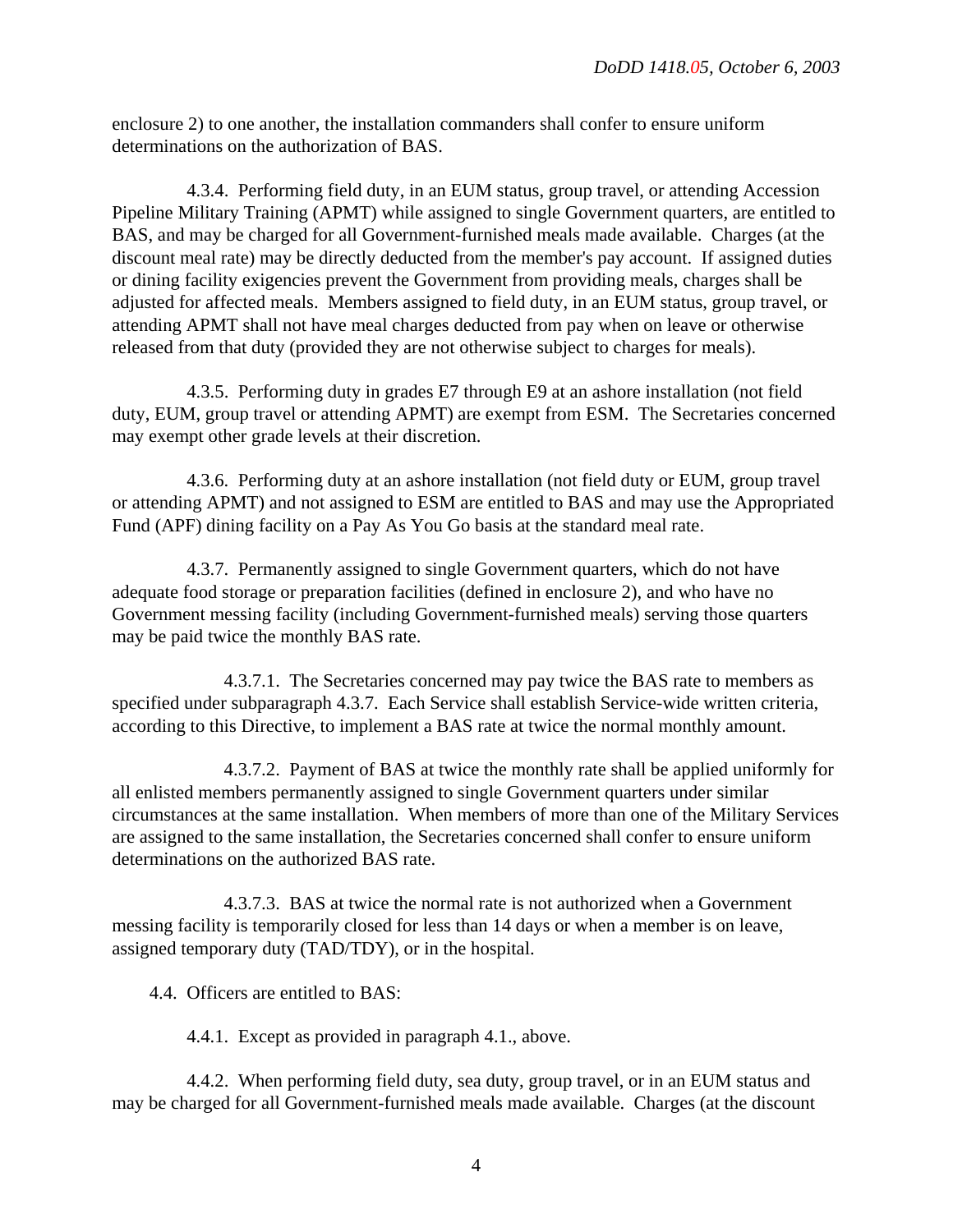meal rate) may be directly deducted from the member's pay account, with the officer's permission. If assigned duties or dining facility exigencies prevent an officer from receiving Government-furnished meals those charges shall be adjusted. Officers assigned to field duty, sea duty, or in an EUM status shall not have meal charges deducted from pay when on leave or otherwise released from that duty (provided they are not otherwise subject to charges for meals).

4.4.3. When performing duty at an ashore installation (not field duty, group travel or EUM) and may, subject to rules established by the operating Military Service, use the APF dining facility on a Pay As You Go basis at the standard meal rate.

4.5. Reserve enlisted members of a Reserve component may:

4.5.1. Receive subsistence, in kind, when not entitled to basic pay, if the member's period of instruction or duty totals at least 8 hours in one day.

4.5.2. Receive a cash commutation, when not entitled to basic pay and Governmentfurnished meals are not available, if the member's period of instruction or duty totals at least 8 hours in one day. This entitlement is at the discretion of the Secretary concerned who shall issue written instructions specifying eligibility criteria. Meals commuted shall be paid at a rate equal to enlisted BAS and prorated for meals that would have been furnished.

4.6. The Deputy Assistant Secretary of Defense (Military Personnel and Policy) (DASD(MPP)) (Compensation), through the Under Secretary of Defense for Personnel and Readiness, shall issue the BAS rates annually and they shall be effective the first of January. The DASD(MPP) shall base the officer and enlisted BAS rates for any particular year on the annual percentage change of U.S. Department of Agriculture (USDA) Food Cost Index as of October 1 of the previous year, and apply this percentage change to the following three categories:

4.6.1. Enlisted BAS.

4.6.2. Officer BAS.

4.6.3. Rations in Kind Not Available (RIKNA) BAS (enlisted members only).

4.6.3.1. The RIKNA BAS rate is authorized for enlisted members, not on leave, while on duty at a permanent station where a Government mess is not available or where it has been determined that it is impractical for the Government to make meals available.

4.6.3.2. The RIKNA BAS rate shall not be higher than \$262.50 per month. The RIKNA BAS rate shall cease to be effective on the first day of the first month in which the enlisted BAS rate exceeds the RIKNA BAS rate.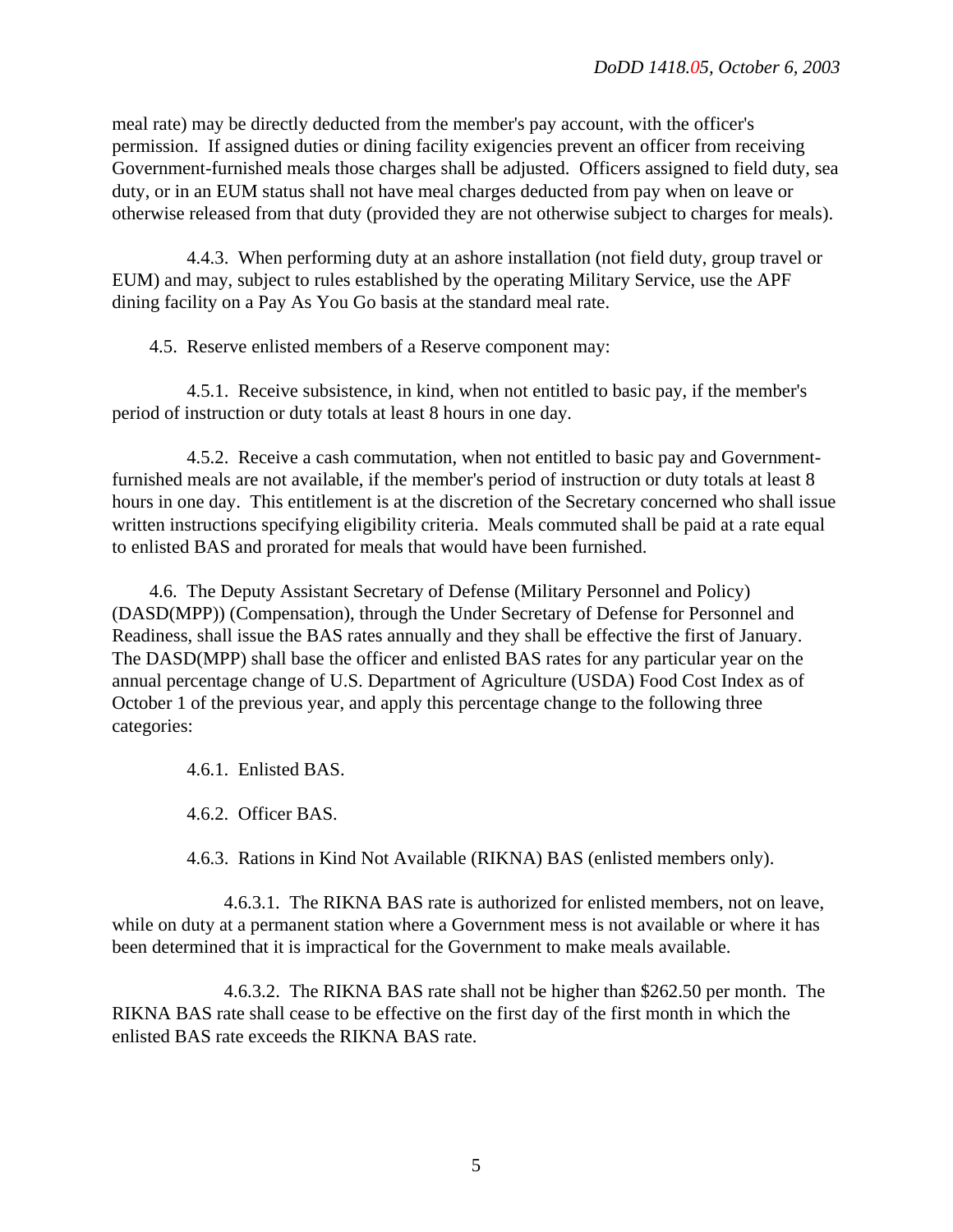4.7. Meal rates are issued annually by the Office of the Under Secretary of Defense (OUSD) Comptroller to be effective the first of October. Additionally, through Volume 12 of DoD 7000.14-R (reference (h)), the OUSD (Comptroller) establishes regulations regarding the appropriate application of those rates to users of APF dining facilities.

4.8. Family Subsistence Supplemental Allowance, as established in 37 U.S.C. 402(a) (reference (i)), increases the amount of a member's BAS under the Family Subsistence Supplemental Allowance for Low-Income Members of the Armed Forces Program.

#### 5. RESPONSIBILITIES

- 5.1. The Under Secretary of Defense for Personnel and Readiness shall:
	- 5.1.1. Review and coordinate on all DoD issuances regarding BAS.
	- 5.1.2. Provide BAS policy guidance.
	- 5.1.3. Ensure compliance with written policy.
	- 5.1.4. Ensure this Directive remains current.
- 5.2. The Under Secretary of Defense (Comptroller) shall:
	- 5.2.1. Calculate and publish meal rates and issue regulations on how to apply them.

5.2.2. Ensure that the Defense Finance and Accounting Service shall publish specific regulations regarding military pay policy and procedures for entitlement to BAS in DoD 7000.14-R (reference (j)).

5.3. The Secretaries of the Military Departments shall develop supplementary instructions or regulations, as necessary, to properly implement BAS within their respective Service. They shall provide all such instructions or regulations to the Under Secretary of Defense for Personnel and Readiness to review prior to issuing.

5.4. The Under Secretary of Defense for Acquisition, Technology, and Logistics shall issue regulations on how to operate appropriated fund dining facilities.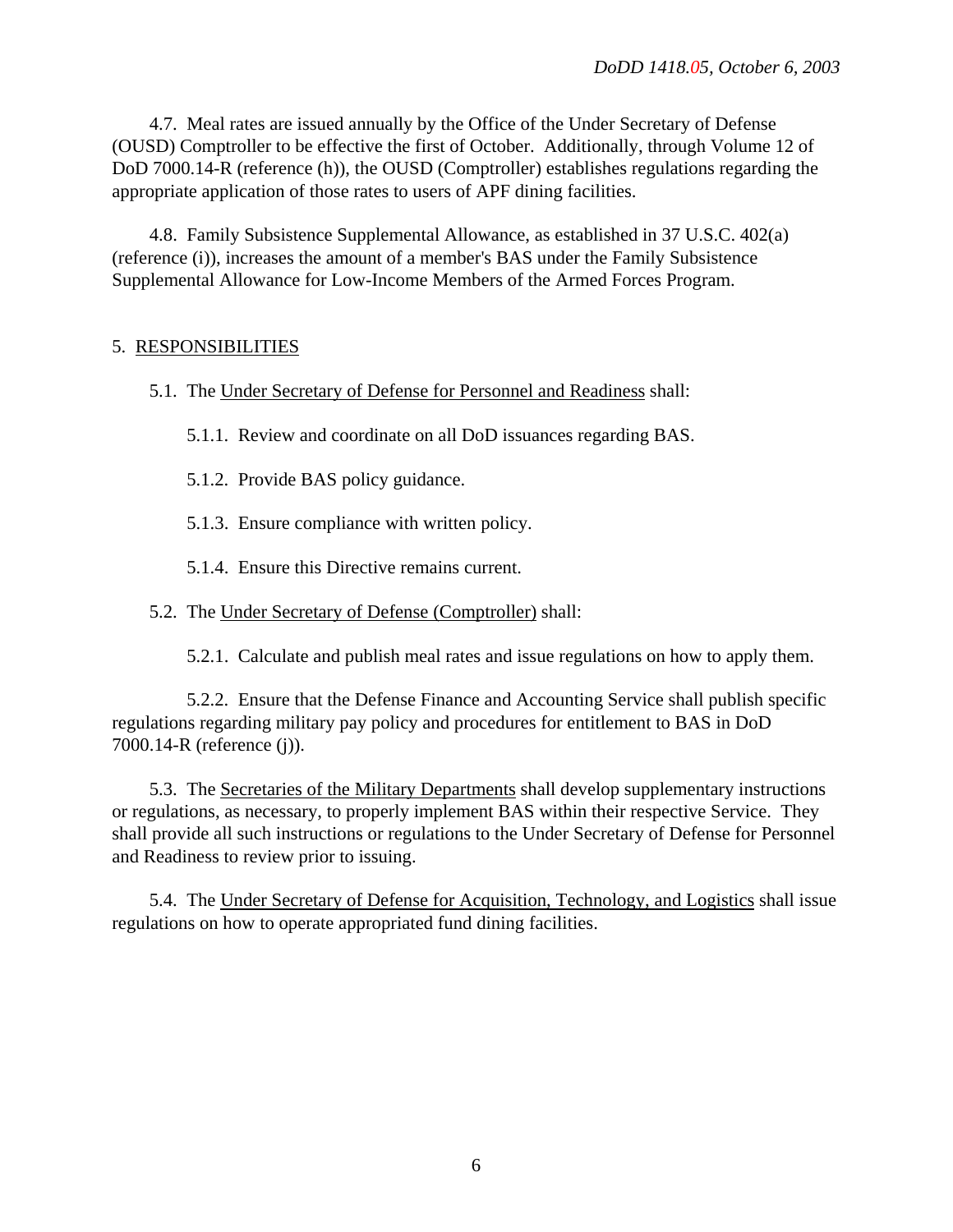### 6. EFFECTIVE DATE

This Directive is effective immediately.

Tout Welfruite Paul Wolfowitz

Deputy Secretary of Defense

Enclosures - 2

E1. References, continued

E2. Definitions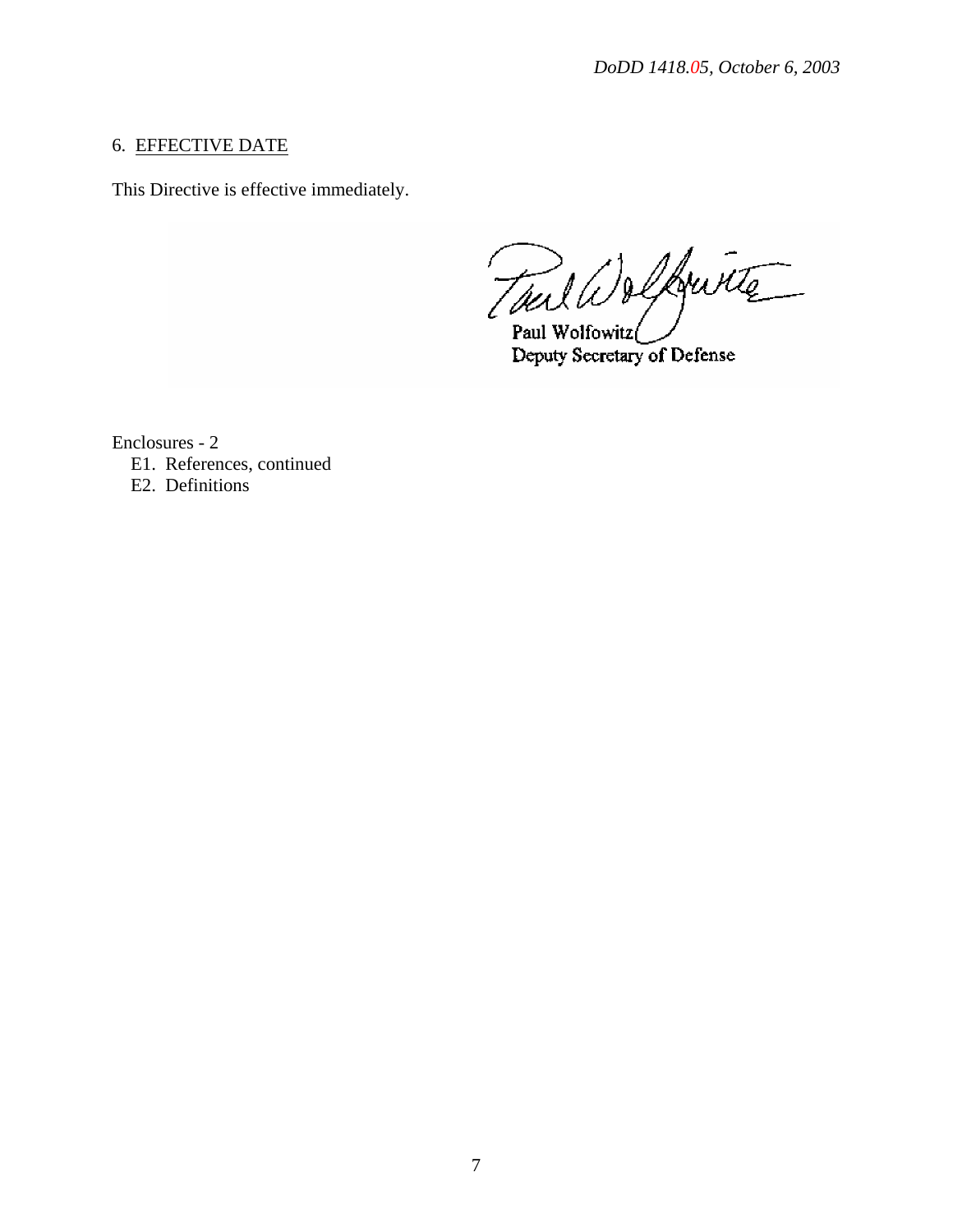## E1. ENCLOSURE 1

## REFERENCES, continued

- (e) Section 708 of title 10, United States Code
- (f) Section 420 of title 37, United States Code
- (g) Section 857 of title 10, United States Code
- (h) DoD 7000.14-R, "DoD Financial Management Regulation," Volume 12, Chapter 19, *January 2002*
- (i) Section 402(a) of title 37, United States Code
- (j) DoD 7000.14-R, "DoD Financial Management Regulation," Volume 7A, Chapters 25 and 57, February 200*2*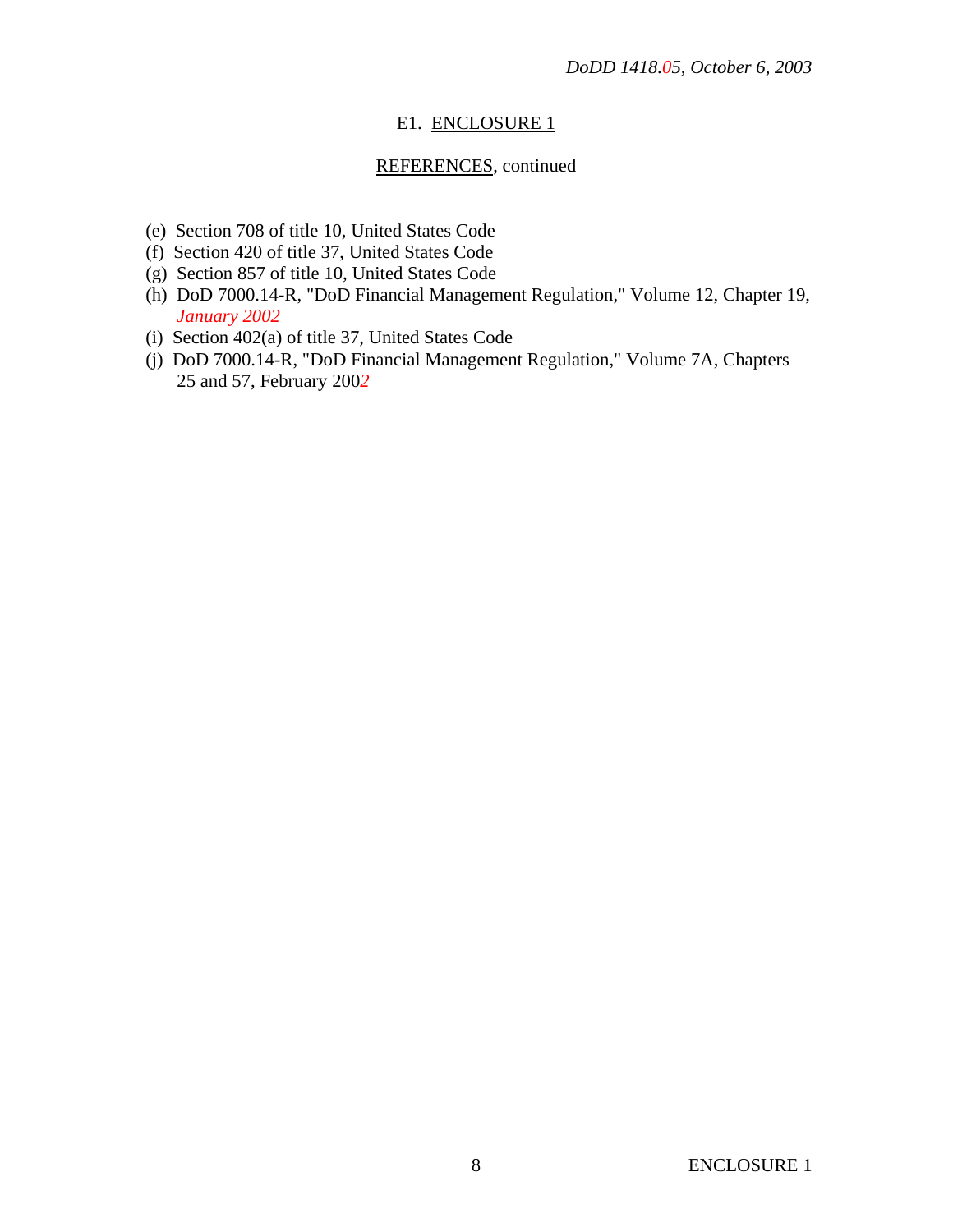## E2. ENCLOSURE 2

#### DEFINITIONS

E2.1.1. Adequate Food Storage and Preparation Facilities. A determination made by the Secretary concerned or designee that the facilities are sufficient to allow for sanitary food storage and preparation of nutritious meals. Suggested guidelines for adequate food storage and preparation facilities are those facilities that are near, but separate from the bedroom and bathroom and comprised of a refrigerator with freezer, a conventional oven or microwave, a cook-top with at least two electric or gas burners, a kitchen sink, and a dry food pantry or storage cabinets and a dining table or counter with chairs.

E2.1.2. Appropriated Fund (APF) Dining Facility. A generic term used in lieu of Government mess, general mess, dining hall, dining activity, dining facility, mess hall, galley, field kitchen, flight kitchen, or similar terms used to describe dining facilities funded totally by appropriated funds. It excludes activities operated by nonappropriated fund instrumentalities such as an officer's mess, club, organized mess, and all similar terms.

E2.1.3. Close Geographic Proximity. Installations and/or bases within local commuting distance of each other.

E2.1.4. Essential Station Messing (ESM). Messing declared by the installation, base, or station commander responsible for single Government quarters; that is essential to operate the appropriated fund dining facility efficiently and economically; or that is necessary for the health and safety of enlisted personnel permanently assigned to single quarters.

E2.1.5. Essential Unit Messing (EUM). Any group messing that an appropriate authority (the Secretary concerned or, for a JTF, the Combatant Commander or JTF Commander concerned) declares essential for operational readiness, military operations or effective training where members are required to eat Government-furnished meals. Members shall be in a travel status and are entitled to travel reimbursement for incidental expenses, but not for subsistence. Designation for essential unit messing shall apply only to organizational units and to operational elements and detachments, not to individual Service members.

E2.1.6. Field Duty. Any maneuvers, war games, field exercises, or similar operations where a member is assigned to a unit being subsisted in a dining facility operated by or on behalf of the U.S. Government or with an organization drawing field rations. Members may be on per diem orders.